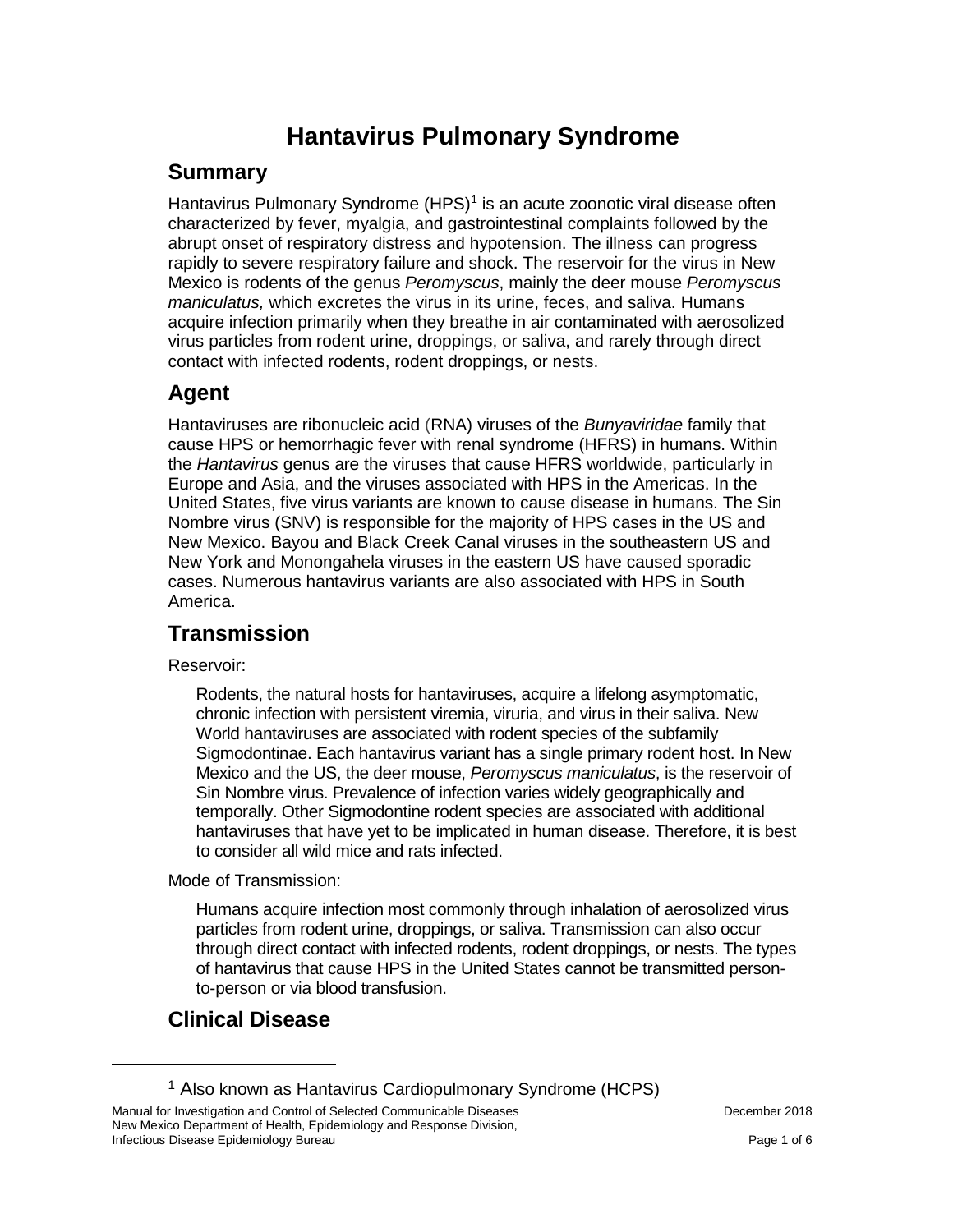Incubation Period:

Usually two to four weeks with a possible range from one to eight weeks.

Illness:

The prodromal illness of one to seven days is often characterized by fever; chills; fatigue; headache; myalgia of the shoulders, lower back, hips, and thighs; nausea; vomiting; diarrhea; abdominal pain; and dizziness. Cough and other upper respiratory symptoms are not present in the prodromal phase but begin at the onset of the cardiopulmonary phase.

The transition from the prodrome to the cardiopulmonary phase four to ten days later is typically heralded by the abrupt onset of cough, shortness of breath, hypoxia, and the appearance of pulmonary edema on chest radiographs**.** The extensive bilateral interstitial and alveolar pulmonary edema and pleural effusions are the result of a diffuse pulmonary capillary leak and seem to be immune-mediated. Severe myocardial depression is also seen in some cases. The crude mortality rate is 40%.

# **Laboratory Diagnosis**

Presumptive laboratory values on a complete blood count (CBC) include a neutrophilic leukocytosis with immature granulocytes, more than 10% atypical immunoblasts (basophilic cytoplasm, prominent nucleoli, and an increased nuclearcytoplasmic ratio), thrombocytopenia (below 150,000), absence of toxic granules in neutrophils and elevated hematocrit.

Confirmatory diagnosis is made by the demonstration of hantavirus-specific IgM antibodies or rising titers of hantavirus-specific IgG antibodies using ELISA, Western blot, or strip immunoblot techniques. Most patients have IgM antibodies at the time of hospitalization. PCR of autopsy or biopsy tissues and immunohistochemistry are also established diagnostic techniques in specialized laboratories.

Preliminary screening diagnostic testing in New Mexico is done by several commercial laboratories including TriCore Reference Laboratories that test for generic anti-hantavirus IgM or IgG antibodies. If a preliminary positive or equivocal IgM or IgG result is obtained the specimen undergoes confirmatory testing at the state Scientific Laboratory Division. It is important for physicians with suspected cases to consult with the on-call infectious disease physician at the University of New Mexico Hospital in Albuquerque (1-888-UNM-PALS) to assist in diagnosis and treatment.

#### **Treatment**

There is no specific treatment or cure for hantavirus infection. Patients with suspected HPS should be rapidly transferred to a tertiary care facility. Supportive management of pulmonary edema, severe hypoxemia, and hypotension during the first 24 to 48 hours is complex and critical for recovery. Overhydration must be avoided or pulmonary edema can be exacerbated. A flow-directed pulmonary catheter for monitoring fluid administration and use of inotropic support, vasopressors, and careful ventilatory control are important. Extracorporeal membrane oxygenation (ECMO) may provide important short-term support for the severe capillary leak syndrome in the lungs. Careful monitoring of cardiac function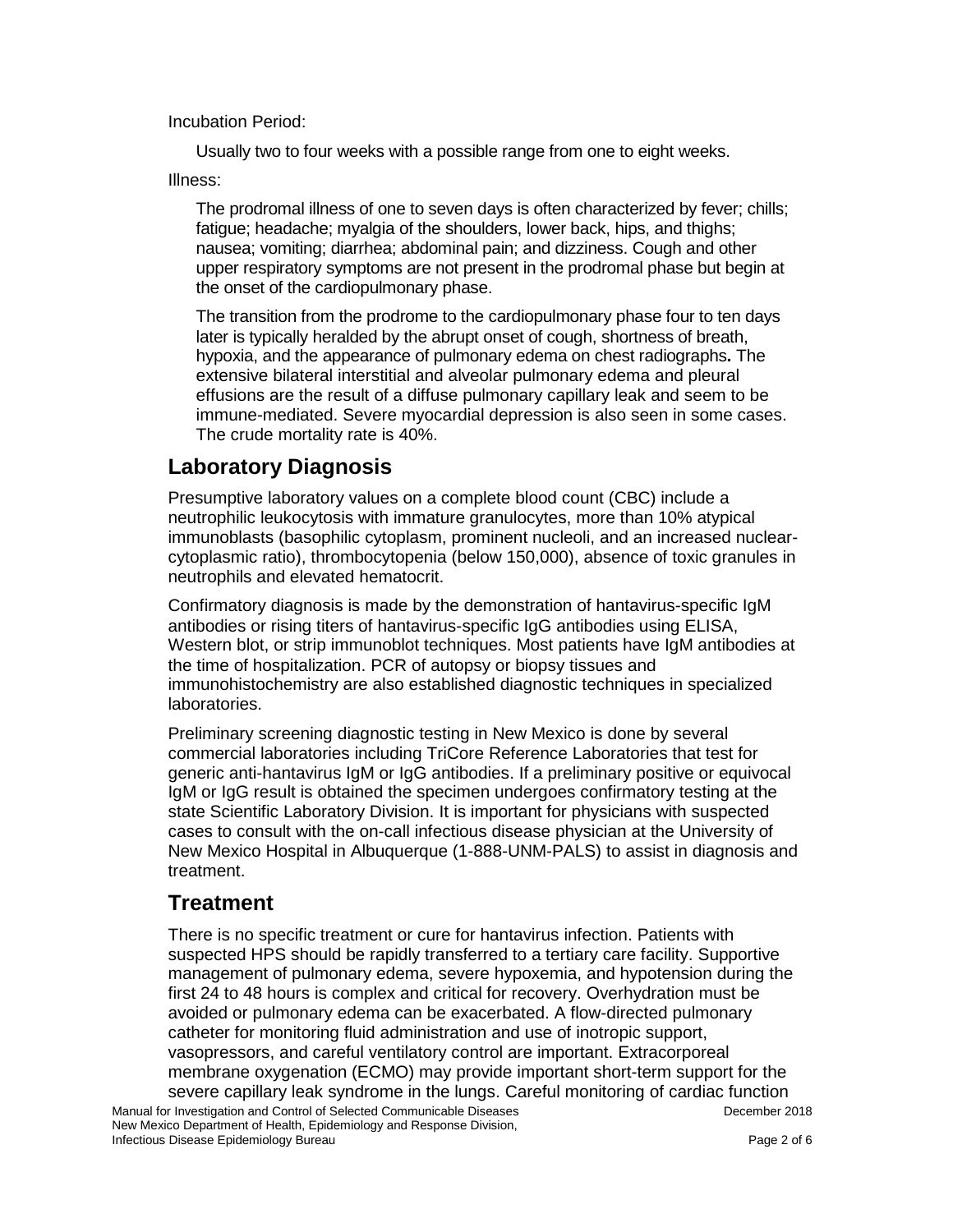should be included. Ribavirin, though active *in vivo* against SNV, has not been shown to be effective in the treatment of HPS.

## **Surveillance**

Case Definition:

*Laboratory criteria* - Detection of hantavirus-specific IgM antibody or rising titers of hantavirus-specific IgG antibody; or detection of hantavirus-specific ribonucleic acid sequence by polymerase chain reaction (PCR) in clinical specimens; or detection of hantavirus antigen by immunohistochemistry.

*Confirmed* – a clinically compatible case that is laboratory confirmed.

Reporting:

Report all suspected or confirmed cases of hantavirus within 24 hours to the Epidemiology and Response Division (ERD) at 505-827-0006. Information needed includes: patient's name, age, sex, race, ethnicity, home address, home phone number, occupation, and health care provider.

Case Investigation:

Complete the CDC Hantavirus Pulmonary Syndrome Surveillance Report form and mail to the Epidemiology and Response Division P.O. Box 26110, Santa Fe, New Mexico 87502-6110, or fax to 505-827-0013. Investigation information should also be entered in NM-EDSS per established procedures.

#### **Control Measures**

- 1. Case management
	- 1.1. Isolation: None required.
	- 1.2. Prophylaxis: Not applicable.
- 2. Contact management
	- 2.1. Isolation: None required
	- 2.2. Prophylaxis: Not applicable.
- 3. Prevention
	- 3.1. Environmental control: Infections with HPS are associated with domestic, occupational, or leisure activities bringing humans into contact with infected rodents, usually in a rural setting. Eradicating the host reservoir is neither feasible nor desirable. The best approach for disease control and prevention is risk reduction through environmental hygiene practices that discourage rodents from colonizing the home and work environment and that minimize aerosolization and contact with virus in saliva and excreta. The hantavirus has a lipid envelop which makes it susceptible to most disinfectants, including 10% bleach solution, detergents, and most general household disinfectants. Depending on environmental conditions, these viruses probably survive <1 week in indoor environments and much shorter periods when exposed to sunlight outdoors. Measures to decrease exposure in the home and workplace include: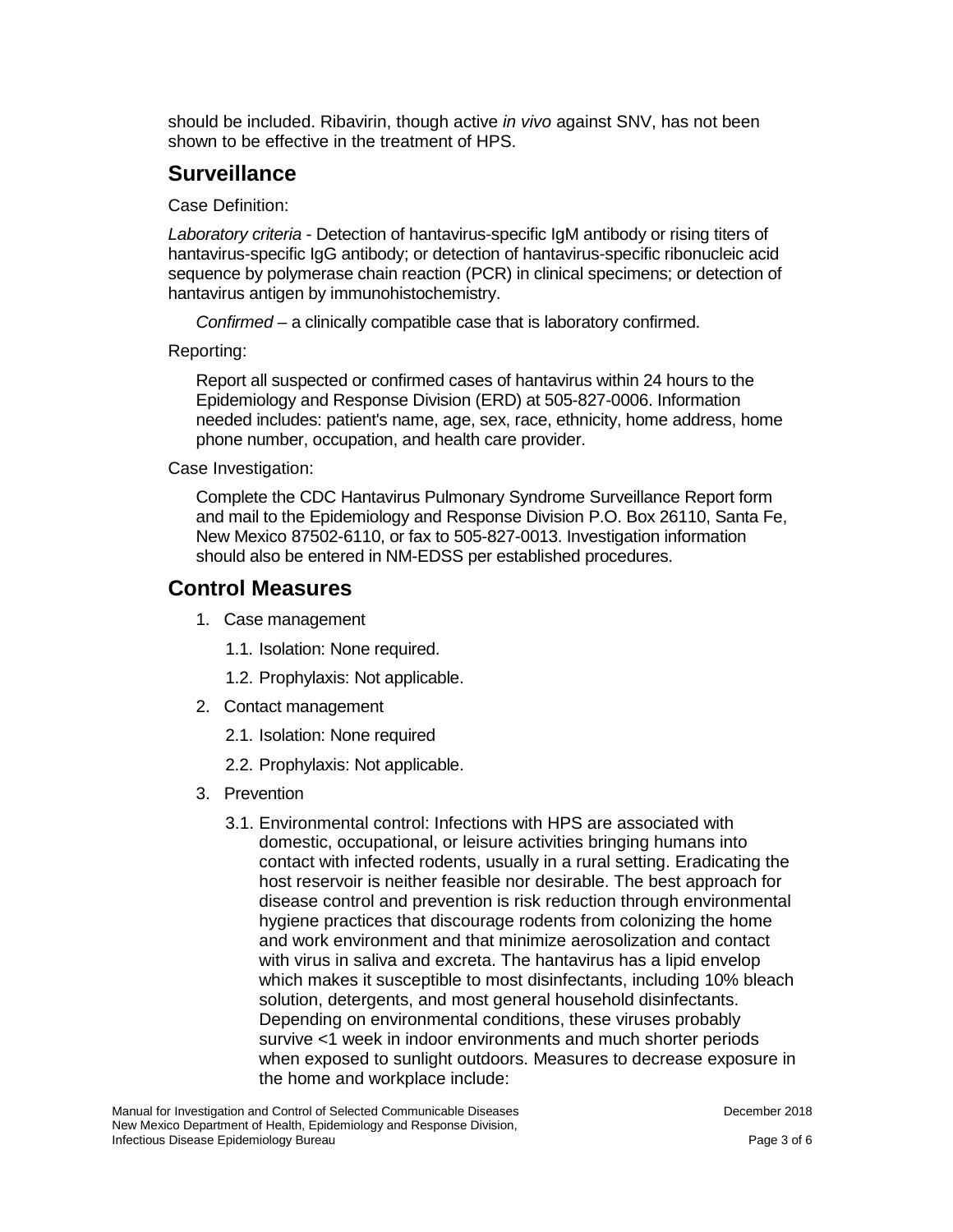- Eliminating food sources, limiting possible nesting sites, sealing holes and other possible entrances (mice can squeeze through a hole the size of a dime), and using snap traps.
- Rodenticides can be effective but need to be used carefully to prevent poisoning of children and pets.
- Rodents killed with snap traps should be disinfected with 10% bleach solution and disposed of in the garbage. Do not reuse the traps. Rubber, latex, nitrile, or vinyl gloves should be worn and disinfected or discarded after use. Wash hands after removing gloves.
- Before entering areas with potential rodent infestations, doors and windows should be opened for at least 30 minutes to ventilate the enclosure. Persons entering these areas should avoid stirring up or breathing potentially contaminated dust.
- Dusty or dirty areas should be moistened with 10% bleach or other disinfectant solution and left to soak for five minutes before being cleaned.
- Upholstered furniture or carpet should be steam cleaned. Clean machine-washable fabrics with laundry detergent in hot water. Dry on high heat or air-dry in sun when possible.
- Brooms and vacuum cleaners should not be used to clean rodent-infested areas. A dust mask does not provide protection against viruses.
- For heavy rodent infestations use of disposable coveralls, rubber boots or disposable shoe covers, goggles, and an appropriate respiratory protection device such as a half-mask air-purifying (or negative-pressure) respirator with a high-efficiency particulate air (HEPA) filter or a powered air-purifying respirator (PAPR) with HEPA filters are recommended. Pulmonary function and fit testing must be performed before beginning any work requiring the use of a respirator.

3.2. Immunization: Not applicable.

# **Management of HPS in Child Care Centers**

Person-to-person transmission of the viruses in the United States has not been demonstrated; therefore, no specific intervention is required.

#### **References**

American Academy of Pediatrics. In: Kimberlin, DW, et al eds. Red Book: 2018 Report of the Committee on Infectious Diseases. 31st ed. Itasca, IL: American Academy of Pediatrics; 2018.

Armstrong LR, Zaki SR, Goldoft MJ, et al. 1995. Hantavirus pulmonary syndrome associated with entering or cleaning rarely used, rodent-infected structures. [letter] J Infect Dis 172:1166.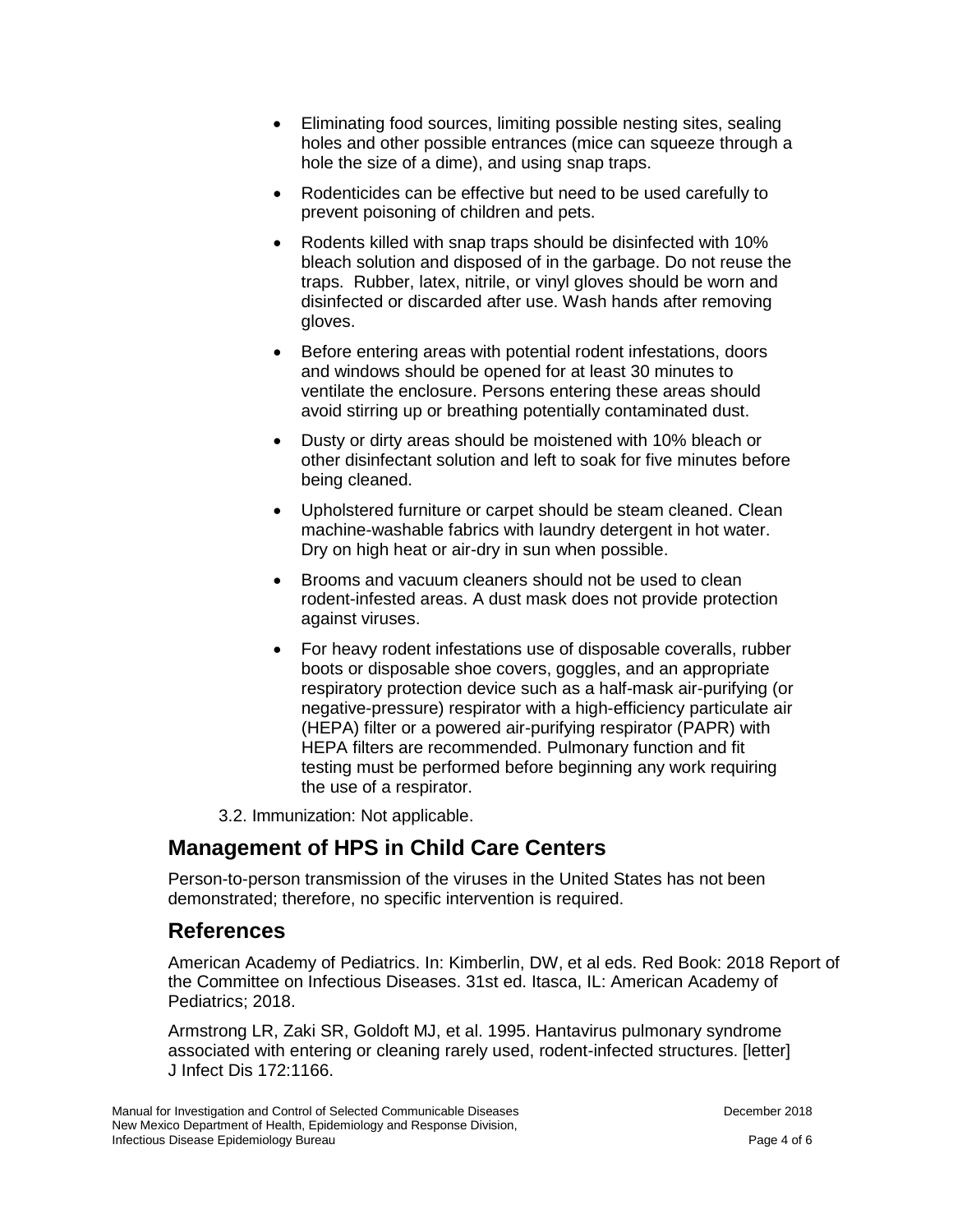Butler JC, Peters, CJ. 1994. Hantaviruses and hantavirus pulmonary syndrome. [Review] Clin Infect Dis 19(3):387-94.

Centers for Disease Control and Prevention. 2002. Hantavirus pulmonary syndrome—United States: updated recommendations for risk reduction. MMWR Recomm Rep. 51 (RR-9):1-13.

Heymann, DL, ed. Control of Communicable Diseases Manual. 19<sup>th</sup> edition. Washington, DC: American Public Health Association; 2008.

Duchin JS, Koster FT, Peters CJ, et al. 1994. Hantavirus pulmonary syndrome: a clinical description of 17 patients with a newly recognized disease. N Eng J Med 330(14):949-55.

Hjelle B, Torrez-Martinez N, Koster FT, Jay M, Ascher MS, Brown T, Reynolds P, Ettestad P, Voorhees RE, Sarisky J, Enscore RE, Sands L, Mosley DG, Kioski C, Bryan RT, Sewell CM. 1996. Epidemiologic linkage of rodent and human hantavirus genomic sequences in case investigations of hantavirus pulmonary syndrome. J Infect Dis. 173: 781-786.